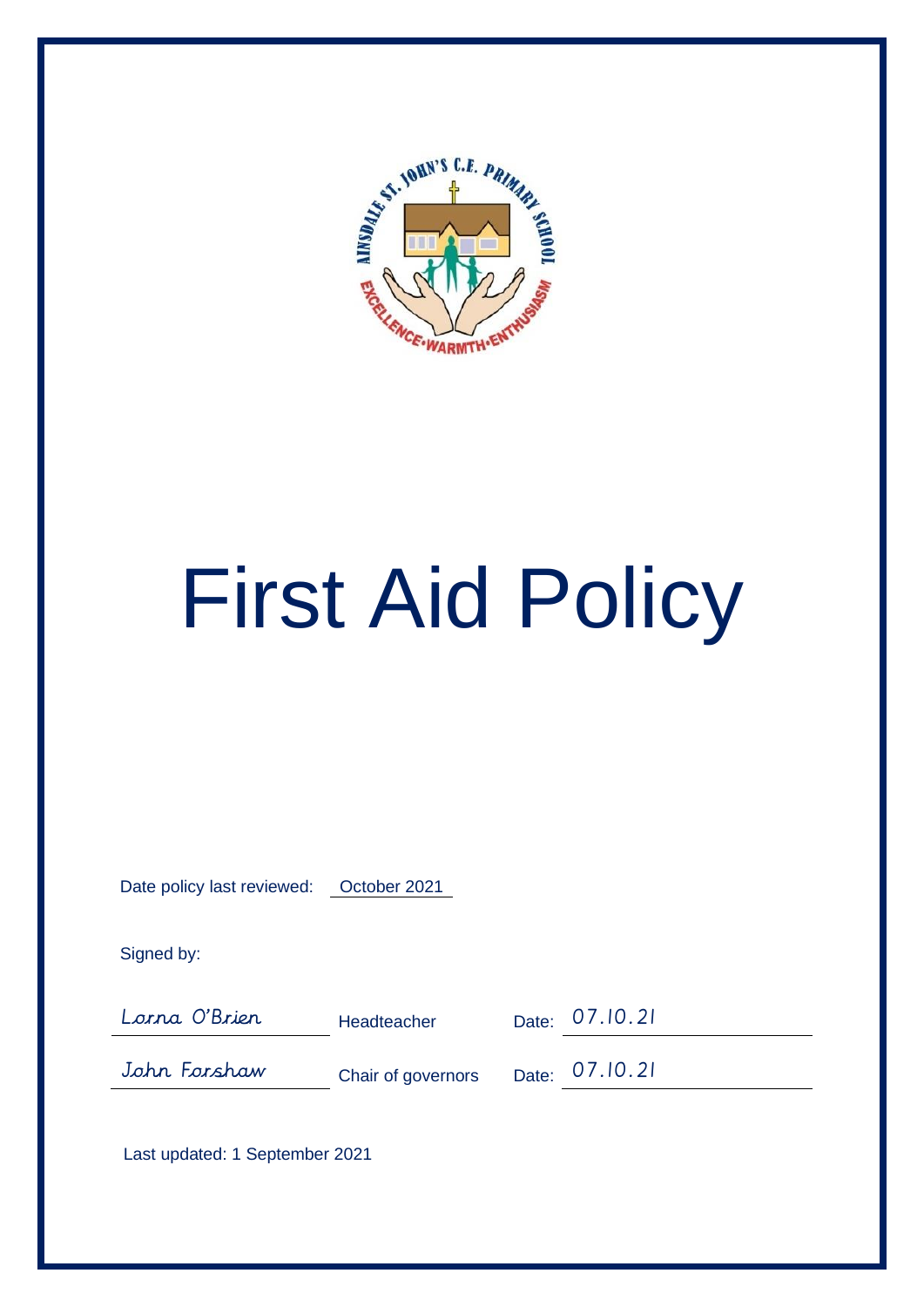## **Contents:**

**Statement of intent** 

- 1. **Legal framework**
- 2. Roles and responsibilities
- 3. First aid provision
- 4. First aiders
- 5. Automated external defibrillators (AEDs)
- 6. Emergency procedures
- 7. Reporting accidents and record keeping
- 8. Offsite visits and events
- 9. Storage of medication
- 10. **Illnesses and allergies**
- 11. Consent
- 12. Monitoring and review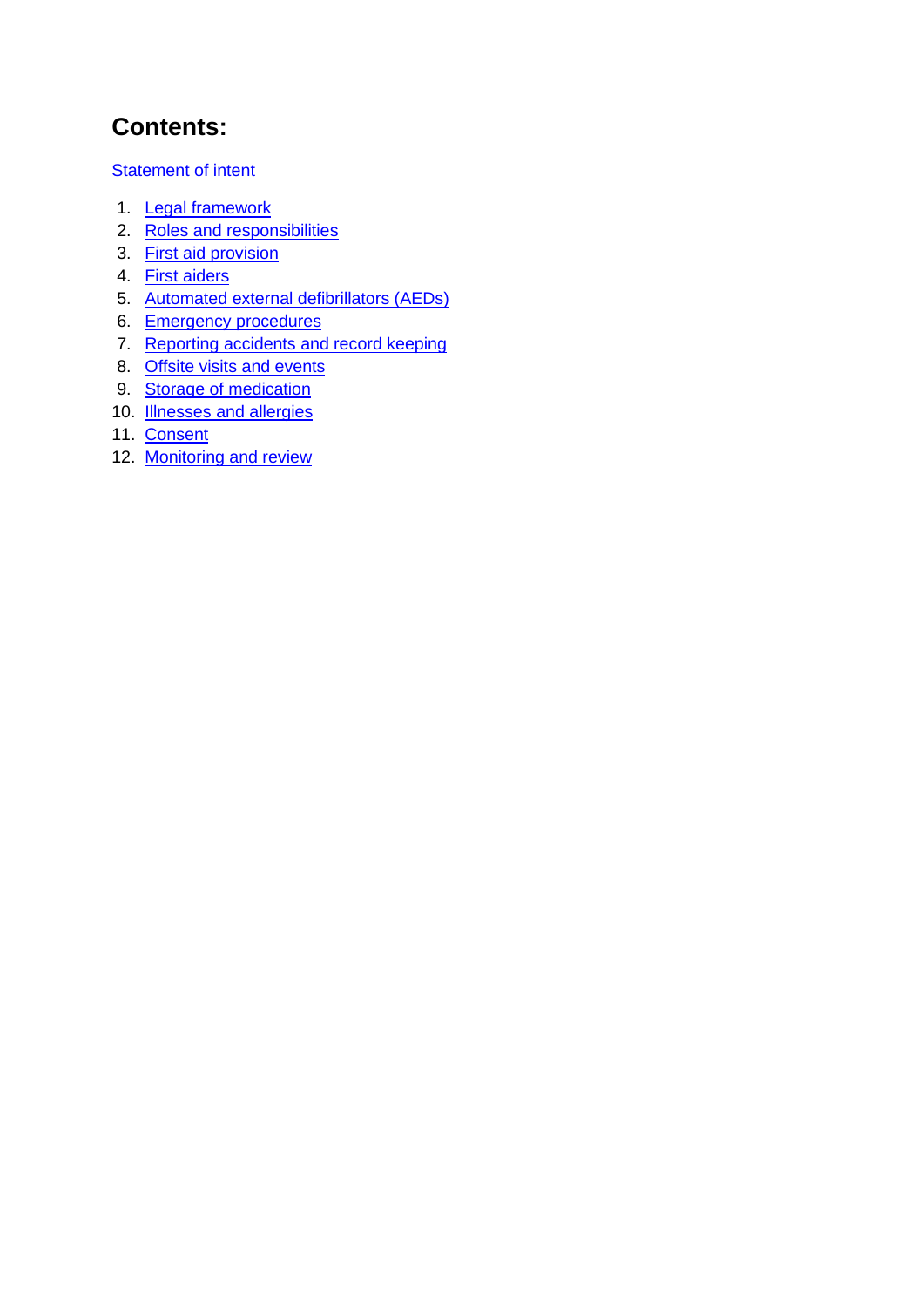### **Statement of intent**

Ainsdale St. John's CE Primary School is committed to providing emergency first aid provision in order to deal with accidents and incidents affecting staff, pupils and visitors. The arrangements within this policy are based on the results of a suitable and sufficient risk assessment carried out by the school in regard to all staff, pupils and visitors.

The school will take every reasonable precaution to ensure the safety and wellbeing of all staff, pupils and visitors.

This policy aims to:

- Ensure that the school has adequate, safe and effective first aid provision for every pupil, member of staff and visitor to be well looked after in the event of any illness, accident or injury, no matter how major or minor.
- Ensure that staff and pupils are aware of the procedures in the event of any illness, accident or injury.
- Ensure that medicines are only administered at the school when express permission has been granted for this.
- Ensure that all medicines are appropriately stored.
- Promote effective infection control.

Nothing in this policy will affect the ability of any person to contact the emergency services in the event of a medical emergency. For the avoidance of doubt, staff should dial 999 in the event of a medical emergency before implementing the terms of this policy and make clear arrangements for liaison with ambulance services on the school site.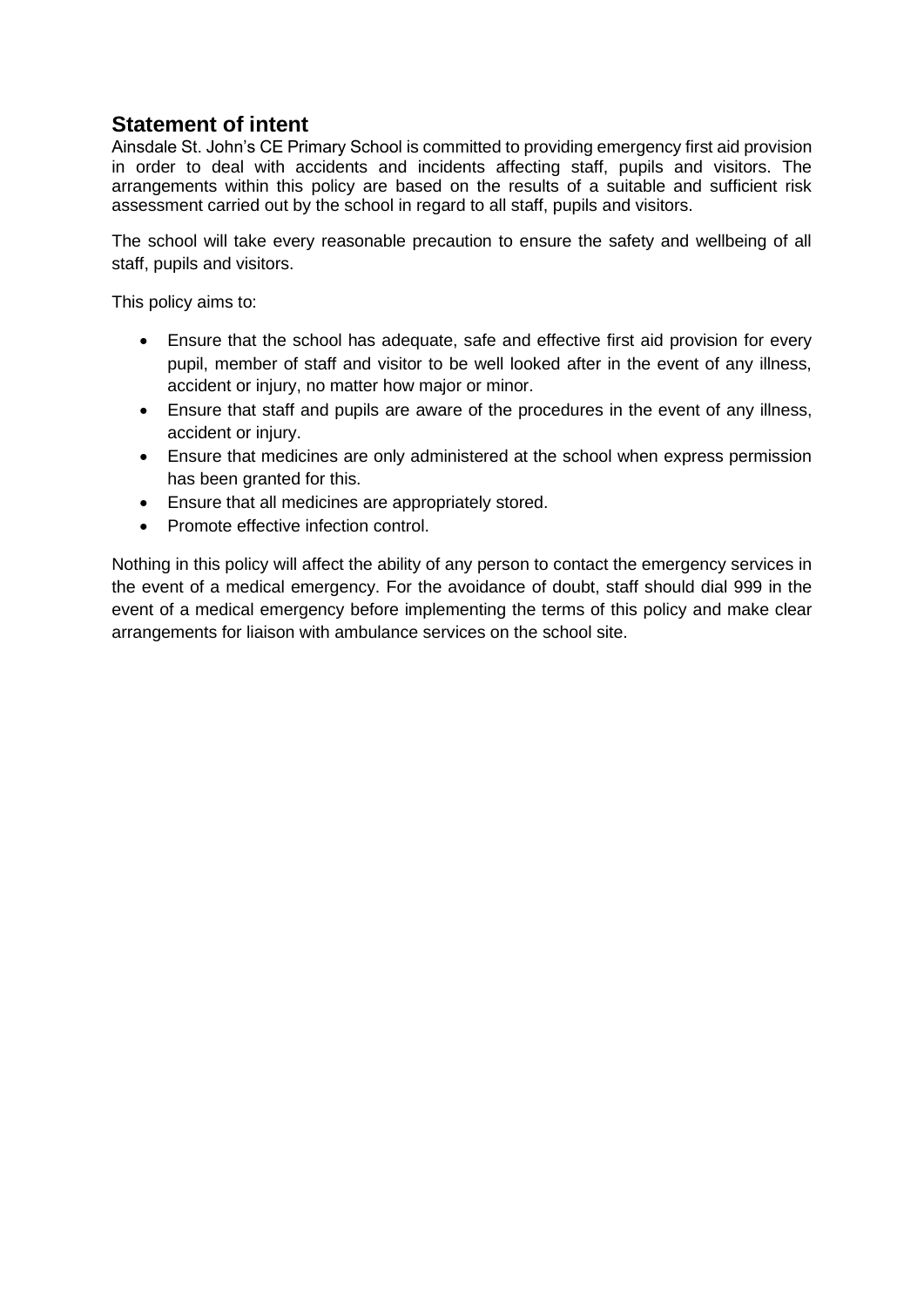#### **1. Legal framework**

This policy has due regard to legislation and statutory guidance, including, but not limited to, the following:

- Health and Safety at Work etc. Act 1974
- The Health and Safety (First Aid) Regulations 1981
- The Management of Health and Safety at Work Regulations 1999
- The Reporting of Injuries, Diseases and Dangerous Occurrences Regulations (RIDDOR) 2013
- DfE (2015) 'Supporting pupils at school with medical conditions'
- DfE (2000) 'Guidance on first aid for schools'
- DfE (2019) 'Automated external defibrillators (AEDs)'
- DfE (2021) 'Statutory framework for the early years foundation stage'

The policy is implemented in conjunction with the following school policies:

- Health and Safety Policy
- Administering Medication Policy
- Supporting Pupils with Medical Conditions Policy
- Allergen and Anaphylaxis Policy
- Behavioural Policy
- Child Protection and Safeguarding Policy
- Lone Working Policy
- Educational Visits and School Trips Policy

#### **2. Roles and responsibilities**

The governing board is responsible for:

- The overarching development and implementation of this policy and all corresponding procedures.
- Ensuring that the relevant risk assessments, and assessments of the first aid needs of the school specifically, have been conducted.
- Ensuring that there is a sufficient number of appointed first aiders within the school based upon these assessments.
- Ensuring that there are procedures and arrangements in place for first aid during offsite or out-of-hours activities, e.g. educational visits or parents' evenings.
- Ensuring that insurance arrangements provide full cover for any potential claims arising from actions of staff acting within the scope of their employment.
- Ensuring that appropriate and sufficient first aid training is provided for staff, and ensuring that processes are in place to validate that staff who have undertaken training have sufficient understanding, confidence and expertise in carrying out first aid duties.
- Ensuring that adequate equipment and facilities are provided for the school site.
- Ensuring that first aid provision for staff does not fall below the required standard and that provision for pupils and others complies with the relevant legislation and guidance.
- Ensuring that an 'appointed person' is selected from amongst staff to take the lead in first aid arrangements and procedures for the school.

The headteacher is responsible for:

• The development and implementation of this policy and its related procedures.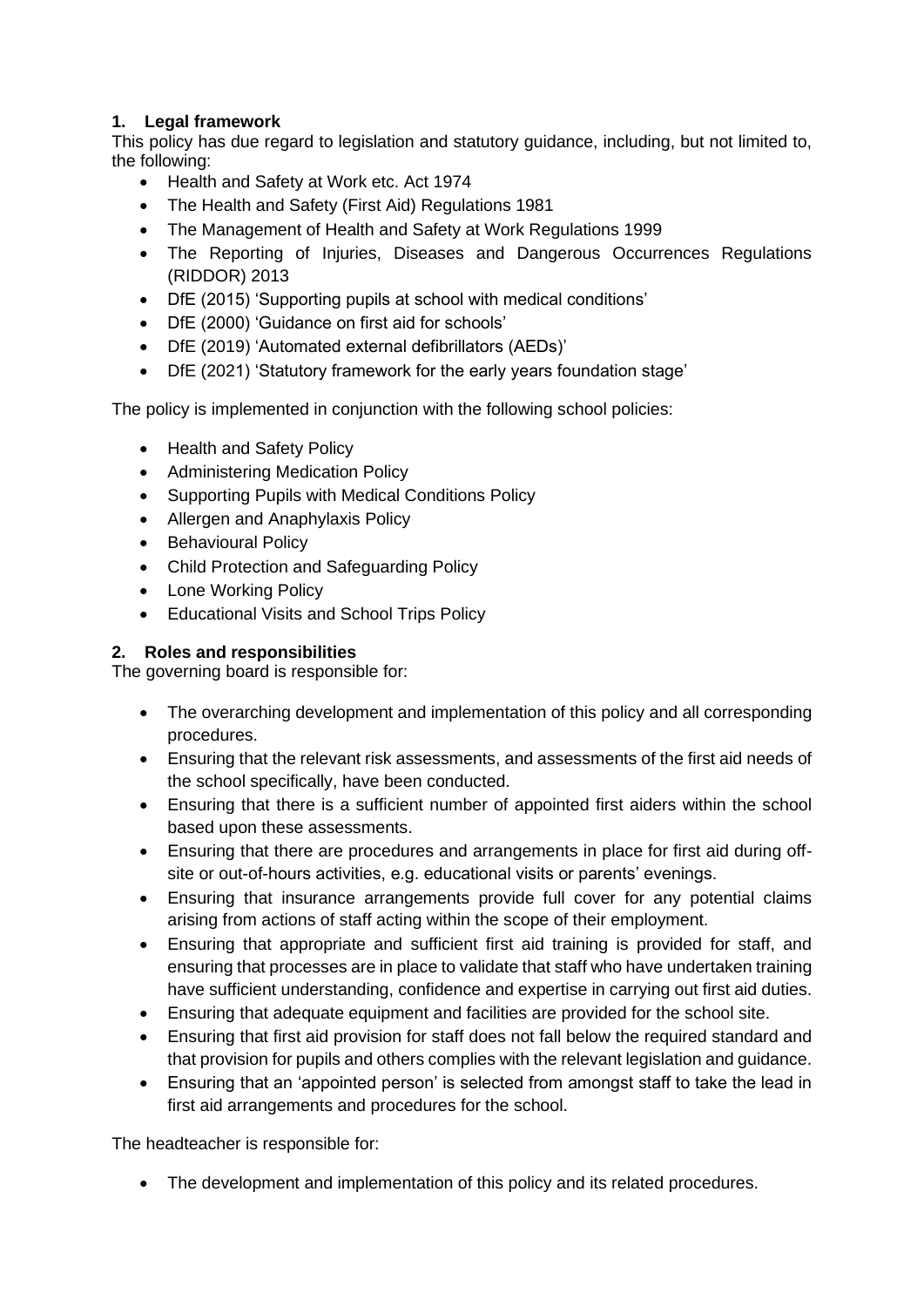- Ensuring that all staff and parents are made aware of the school's policy and arrangements regarding first aid.
- Ensuring that all staff are aware of the locations of first aid equipment and how it can be accessed, particularly in the case of an emergency.
- Ensuring that all pupils and staff are aware of the identities of the school first aiders and how to contact them if necessary.

Staff are responsible for:

- Ensuring that they have sufficient awareness of this policy and the outlined procedures, including making sure that they know who to contact in the event of any illness, accident or injury.
- Endeavouring at all times to secure the welfare of the pupils at school.
- Making pupils aware of the procedures to follow in the event of illness, accident or injury.

First aid staff are responsible for:

- Completing and renewing training as dictated by the governing board.
- Ensuring that they are comfortable and confident in administering first aid.
- Ensuring that they are fully aware of the content of this policy and any procedures for administering first aid, including emergency procedures.

The appointed person is responsible for:

- Overseeing the school's first-aid arrangements.
- Taking charge when someone is injured or becomes ill.
- Looking after the first-aid equipment, e.g. restocking the first aid container.
- Ensuring that an ambulance or other professional medical help is summoned when appropriate.
- Partaking in emergency first aid training, and refresher training where appropriate, to ensure they have knowledge of:
	- What to do in an emergency.
	- Cardiopulmonary resuscitation.
	- First aid for the unconscious casualty.
	- First aid for the wounded or bleeding.
	- Maintaining injury and illness records as required.

#### **3. First aid provision**

The school will routinely re-evaluate its first aid arrangements, at least annually, to ensure that these arrangements continue to be appropriate for hazards and risks on the school premises, the size of the school, the needs of any vulnerable individuals onsite, and the nature and distribution of pupils and staff throughout the school.

The school will have suitably stocked first aid boxes in line with the assessment of needs. Where there is no special risk identified, a minimum provision of first aid items will be as follows:

• A leaflet giving general advice on first aid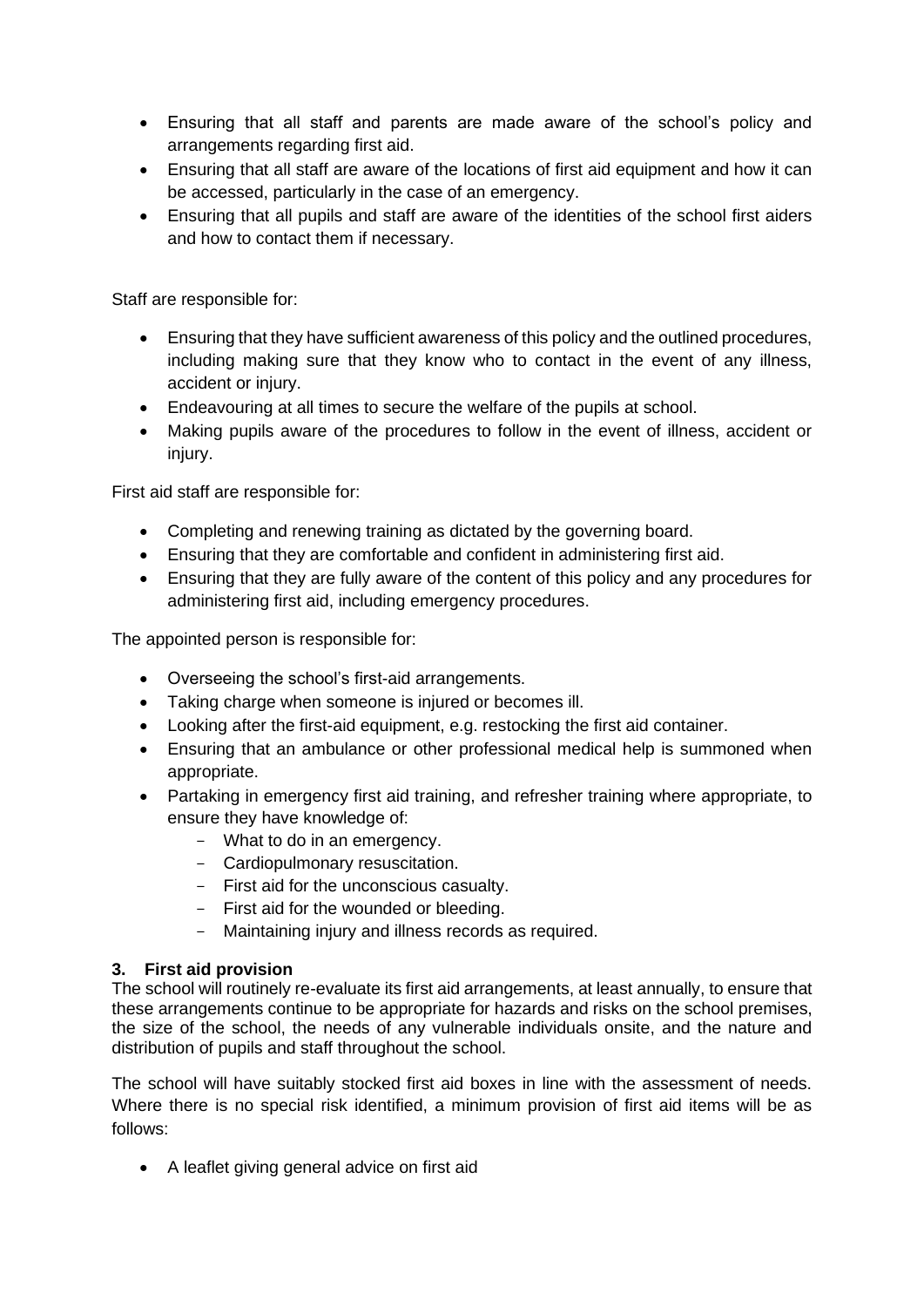- 20 individually wrapped sterile adhesive dressings, of assorted sizes
- 2 sterile eye pads
- 4 individually wrapped triangular bandages, preferably sterile
- 6 safety pins
- 6 medium-sized (approximately 12cm x 12cm) individually wrapped sterile unmedicated wound dressings
- 2 large-sized (approximately 18cm x 18cm) individually wrapped sterile unmedicated wound dressings
- 1 pair of disposable gloves

All first aid containers will be identified by a white cross on a green background.

The appointed person will routinely examine the contents of first aid boxes, including any mobile first aid boxes for offsite use – these will be frequently checked and restocked as soon as possible after use. Items will be safely discarded after the expiry date has passed.

First aid boxes are in the following areas:

- The school entrance (The main first aid kit)
- In every classroom (Smaller, mobile first aid kits)

#### **4. First aiders**

The main duties of first aiders will be to administer immediate first aid to pupils, staff or visitors, and to ensure that an ambulance or other professional medical help is called when necessary.

The school will ensure that all first aiders hold a valid certificate of competence, issued by a HSE-approved organisation, and that refresher training and retesting of competence is arranged for first aiders within the school before certificates expire.

The school will be mindful that many standard first aid at work training courses do not include resuscitation procedures for children, and will consequently ensure that appropriate training is secured for first-aid personnel where this has not already been obtained.

First aiders will ensure that their first aid certificates are kept up-to-date through liaison with the SBM.

Each classroom's first aiders will be responsible for ensuring all first aid kits are properly stocked and maintained.

The first aid appointed person will be responsible for maintaining supplies and checking dates on stock.

First aid notices will be clearly displayed throughout the school with information on the names and locations of first aiders to ensure that pupils and staff know who they must contact in the event of illness or injury.

The school will ensure that there is always a sufficient number of first-aid personnel available on site at all times to provide adequate cover to all areas of the school.

In line with government guidance, and taking into account staff:child ratios, the school will ensure that there is at least one member of staff with a current and full Paediatric First Aid (PFA) certificate on the premises and available at all times when pupils are present, and accompanying pupils on any and all outings taken.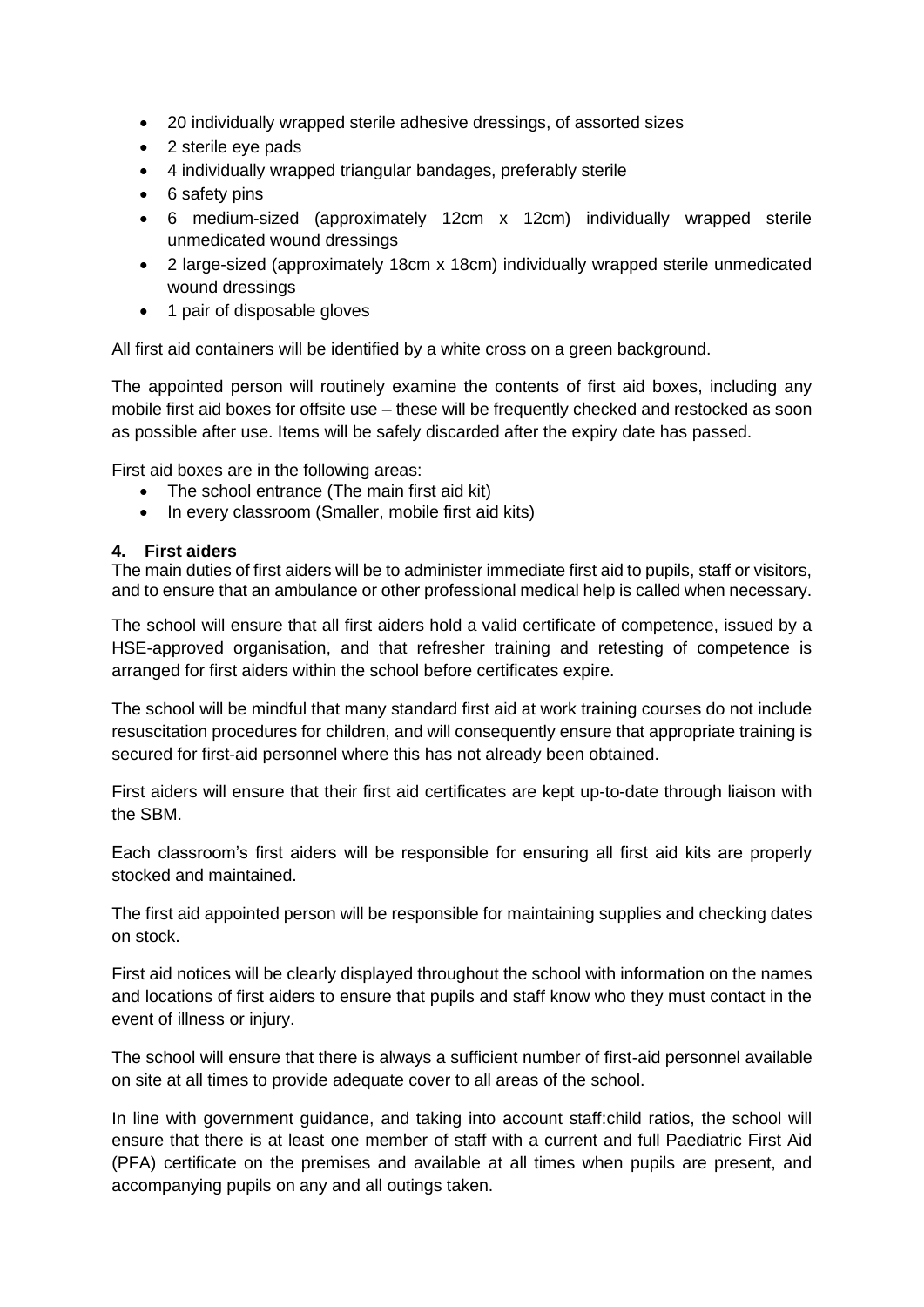All staff members will be made aware that agreeing to become a first aider for the school is strictly on a voluntary basis and that they should never feel pressured to take on this role.

When selecting first aiders, the school will follow the criteria laid out in government guidance, considering the individual's:

- Reliability and communication skills.
- Aptitude and ability to absorb new knowledge and learn new skills.
- Ability to cope with stressful and physically demanding emergency procedures.
- Normal duties a first aider must be able to leave to go immediately to an emergency.

#### **The current first aid staff:**

| <b>First Aiders</b>                          | <b>Training expiry date</b> |
|----------------------------------------------|-----------------------------|
| Laura Taylor (First aid lead)                | 26.02.22                    |
| Sarah Myers                                  | 02.11.21                    |
| Ella Giles                                   | 01.03.23                    |
| <b>Carol Castell</b>                         | 29.04.24                    |
| Melissa Farnworth (Breakfast club first aid) | 22.05.24                    |
| Debbie Gamble                                | 24.06.24                    |

Fun4Kidz run the After School Club provision and ensure staff have up to date first aid training as part of our contract.

#### **5. Automated external defibrillators (AEDs)**

The school has procured an AED through the NHS Supply Chain, which is located in the main school entrance.

Where the use of the AED is required, individuals will follow the step-by-step instructions displayed on the device.

The site manager checks the AED battery and tests the device on a weekly basis which is recorded on a test sheet stored by the device.

The use of the AED will be promoted during PSHE lessons.

School staff will receive training on how to use the AED.

#### **6. Emergency procedures**

If an incident, illness or injury occurs, the member of staff in charge will assess the situation and decide on the appropriate course of action, which may involve calling for an ambulance immediately or calling for a first aider.

If called, a first aider will assess the situation and take charge of first aider administration. If the first aider does not consider that they can adequately deal with the presenting condition by the administration of first aid, then they will arrange for the injured person to access appropriate medical treatment without delay.

Where an initial assessment by the first aider indicates a moderate to serious injury has been sustained, or the individual has become seriously unwell, a responding staff member will call 999 immediately.

Where necessary, a trained staff member will administer emergency help and first aid to all injured persons. The purpose of this is to keep the victim alive and, if possible, comfortable,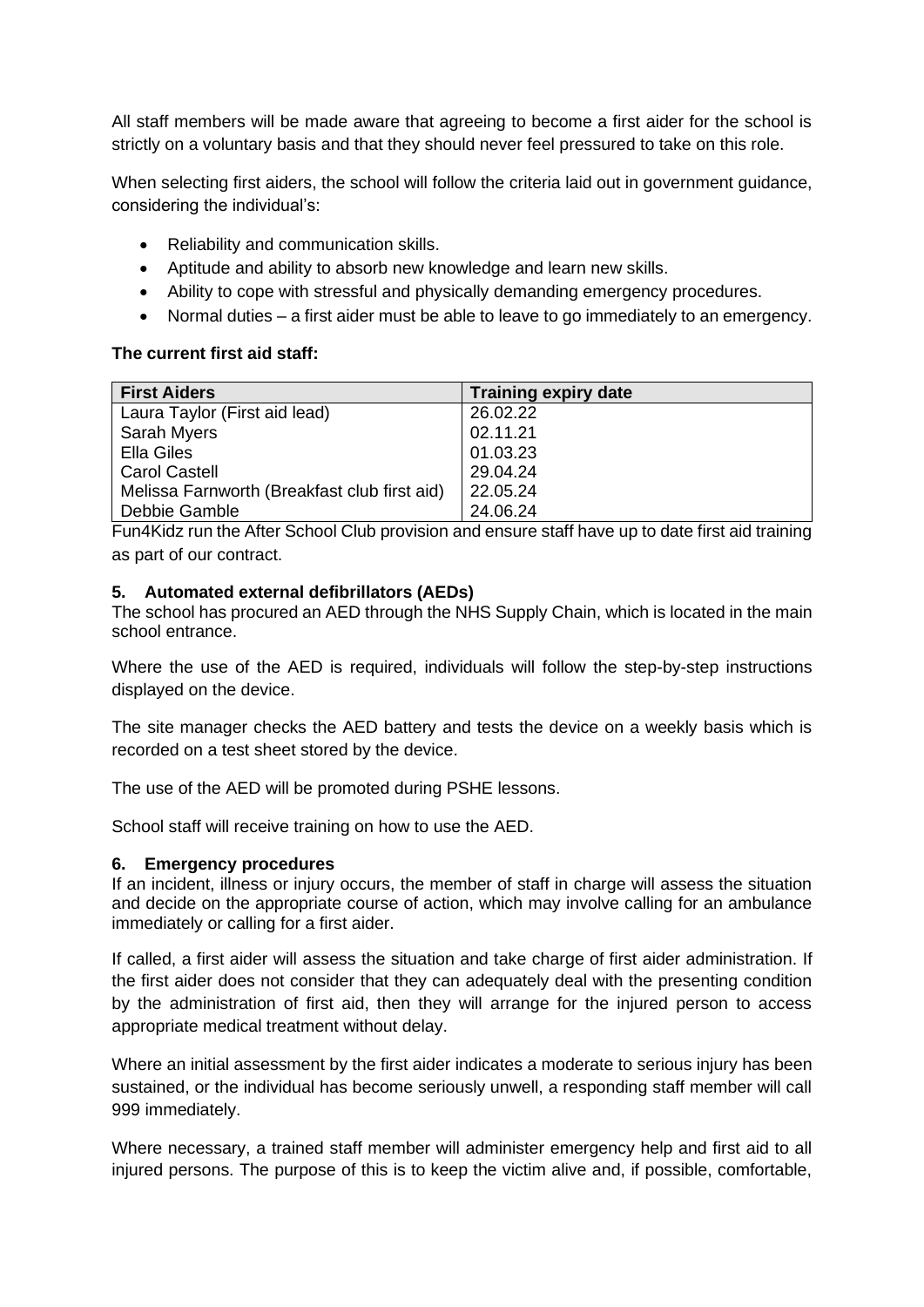before professional medical help arrives. In some situations, immediate action can prevent the accident from becoming increasingly serious, or from involving more victims.

Where the seriously injured or unwell individual is a pupil, the following process will be followed:

- A responding staff member calls 999 immediately and follows the instructions of the operator – this may include the administering of emergency first aid.
- Where an ambulance is required, a staff member accompanies the pupil in the ambulance and calls the pupil's parent as soon as possible to inform them of the course of action taken. The staff member remains with the pupil at the hospital until a parent arrives.
- Where an ambulance is not required, but medical attention is needed, the pupil is taken to a hospital or doctor in a staff car, accompanied by at least **two** staff members – one of whom to drive the car, and one of whom, a first aider, to sit with the pupil in the back seat and attend to their medical needs. The pupil's parent is called as soon as possible to inform them that this course of action has been taken, and at least one of the staff members remains with the pupil at the hospital or doctor's office until a parent arrives.
- The school will ensure that no further injury can result from any incidents that occur, either by making the scene of the incident safe, or (if they are fit to be moved) by removing injured persons from the scene.
- Responding staff members will see to any pupils who may have witnessed the incident or its aftermath and who may be worried or traumatised, despite not being directly involved. These pupils will be escorted from the scene of the incident and comforted. Younger or more vulnerable pupils may need parental support to be called immediately.

Once the above action has been taken, details of the incident will be reported promptly to:

- The headteacher.
- The parents of the victim(s).

#### **7. Reporting accidents and record keeping**

In the event of incident or injury to a pupil, a parent will be informed as soon as practicable. In the event of a serious injury or an incident requiring emergency medical treatment, the pupil's class teacher will telephone the pupil's parents as soon as possible. Parents will be informed in writing of any injury to the head, whether minor or major, and be given guidance on the action to take if symptoms develop.

A list of emergency contacts will be kept at the school office.

The appointed person will ensure that records are kept of any injuries, accidents or illnesses, as well as any first aid treatment that is given – this will include:

- The date, time and place of the incident.
- The name and class of the injured or ill person.
- Details of the injury or illness and what first aid was given.
- What happened to the person immediately afterwards, e.g. whether they were sent home or went back to class.
- Name and signature of the first aider or person dealing with the incident.